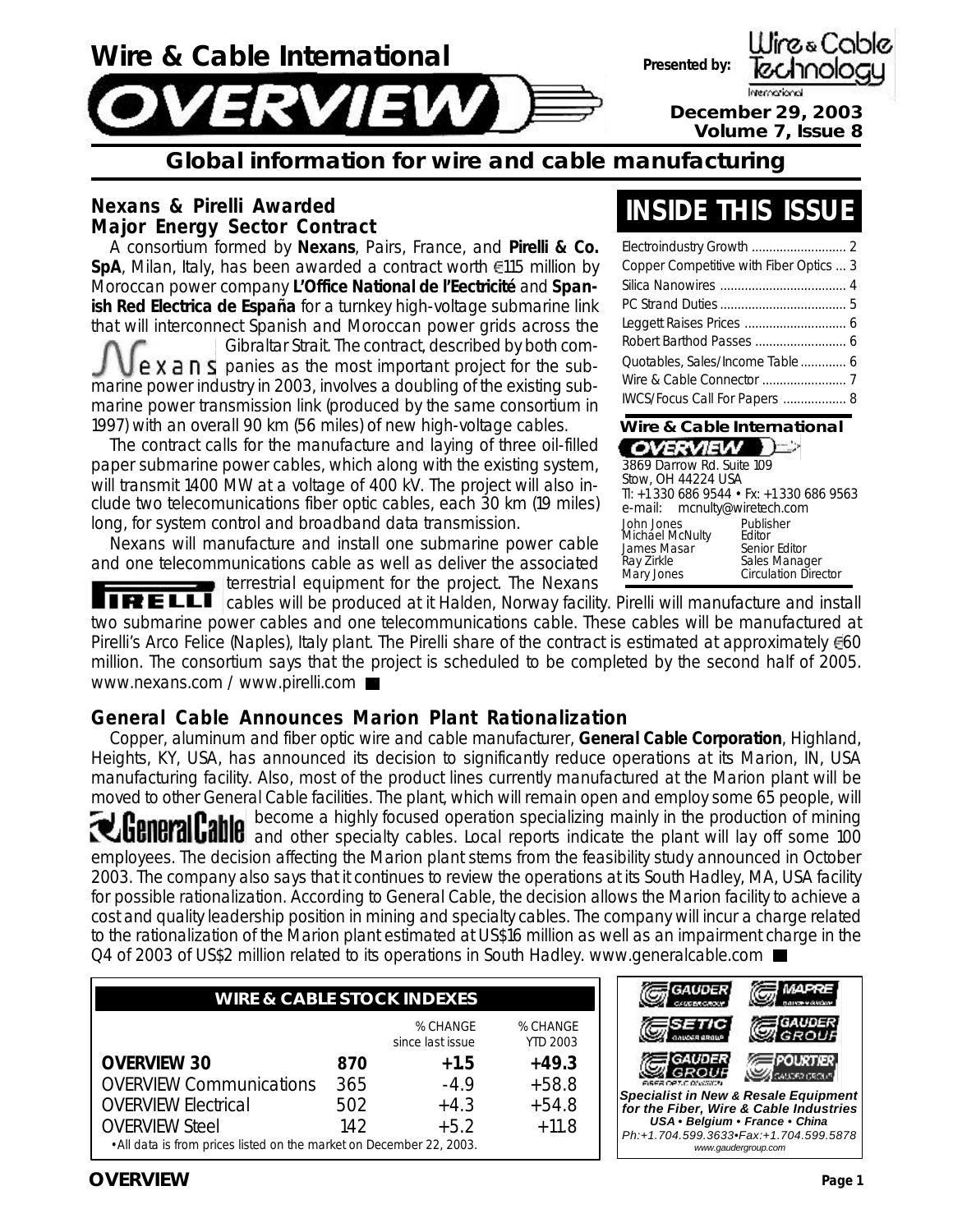#### **December 29, 2003**

# **Notebook**

#### **NEMA EBCI: Growth in World Electroindustry Business**

For the first time since the inception of the Electroindustry Business Confidence Index (EBCI) compiled by the **National Electrical Manufacturers Association (NEMA)**, Rosslyn, VA, USA, the current conditions indexes for all four regions covered have exceeded the growth threshold of 50 index points. Confidence in business conditions in Europe, which had not been above 50 since Apr. 2001, finally rose past the growth threshold with an index value of 56 in Nov. 2003. Index scores in North America (84) and Latin America (59) reflected a greater breadth of confidence compared to last month. And the index for Asia/Pacific held steady at 75 points.

The Nov. 2003 EBCI's future conditions predictions were also optimistic at well over 50 points for all four regions:

- North America: 85 points.
- Latin America: 83 points.
- Europe: 73 points.
- Asia/Pacific: 75 points.

With the exception of Europe, the Nov. 2003 EBCI numbers are record highs for all regions. For more information on the EBCI or on NEMA, visit the web site shown below.

www.nema.org



Wire Drawing Machines, Stranding Machines, Payoffs and Take-Ups Plant Construction & Advisory Services

**M.F.L. U.S.A. Service Corp.** Cumberland, RI, USA Tel: +1.401.334.1151 • Fax: +1.401.334.1161 E-Mail: mflusa@att.net

#### **USA demand for thermoplastic elastomers expected to grow**

A new study, Thermoplastic Elastomers, from The Freedonia Group, Inc., Cleveland, OH, USA, says that USA demand for thermoplastic elastomers (TPEs) will rise 6.0%/year to 1.4 billion lb (635 million kg) in 2007, with a market value of US\$2.7 billion. Gains will result form direct replacement of

competing materi-Freedonia als, soft-touch surface design trends and good outlooks for key end-use industries.

Volume gains in the USA TPE industry have consistently outpaced growth in the general economy, with most growth arising from the displacement of natural and synthetic rubber. Direct rubber replacement will continue through 2007, although it will slow from its historic pace.

| <b>Thermoplastic Elastomer Demand</b><br>in the USA (million pounds) |      |      |      |        |                                |  |
|----------------------------------------------------------------------|------|------|------|--------|--------------------------------|--|
|                                                                      | 1997 | 2002 | 2007 | 02/97% | <b>Annual Growth</b><br>07/02% |  |
| Total<br>Demand                                                      | 865  | 1063 | 1420 | 4.2%   | 6.0%                           |  |
| Motor<br><b>Vehicles</b>                                             | 226  | 302  | 400  | 6.0%   | 5.8%                           |  |
| Consumer<br><b>Products</b>                                          | 155  | 155  | 192  |        | 4.4%                           |  |
| Construction                                                         | 113  | 148  | 195  | 5.5%   | 5.7%                           |  |
| <b>Adhesives</b><br>& Sealants                                       | 104  | 140  | 187  | 6.1%   | 6.0%                           |  |
| Other                                                                | 267  | 318  | 446  | 3.6%   | 7.0%                           |  |

The Freedonia Group study, Thermoplastic Elastomers, can be obtained by visiting:

www.freedoniagroup.com

#### **Early termination of CommScope's waiting period for Avaya acquisition**

CommScope, Inc., Hickory, NC, USA, has received early termination of the waiting period (under the Hart-Scott-Rodino Antitrust Improvements Act of 1976, as amended) with respect to its acquisition of the Connectivity Solutions (ACS) business of Avaya Inc. The acquisition is subject to other contractual closing conditions including other international regulatory approvals. The transaction is expected to close by early Feb. 2004, except with regard to certain Avaya international operations.

### **CommScope**

ACS manufactures physical layer end-to-end structured cabling solutions for LAN applications as well as cabling solutions that support central offices of telecommunications service providers.

www.commscope.com

#### **International Wire Group negotiates with Bondholders; Skips interest payment**

International Wire Group, Inc., St. Louis, MO, USA, announced that an Ad Hoc Committee of Bondholders holding its 11-3/4% Senior Subordinated Notes and 14% Senior Subordinated Notes has been formed. The firm is in negotiations with the Committee regarding a recapitalization of its balance sheet. The Committee selected Stroock & Stroock & Lavan as its legal advisor and Houlihan Lokey Howard & Zukin as its financial advisor.

Also, International Wire Group decided to forego paying the interest due on Dec. 1 , 2003, on the Senior Subordinated Notes. The company is currently in a 30-day grace period before an event of default occurs.

#### **Alcatel receives four-year supplier contract from SBC; Contact from China Mobile**

Communications solutions supplier, Alcatel, Paris, France, has entered a four-year primary supplier agreement with SBC Communications for SBC's fiber-to-the-premises (FTTP) initiative.

Alcatel offers products to telecommunications carriers, Internet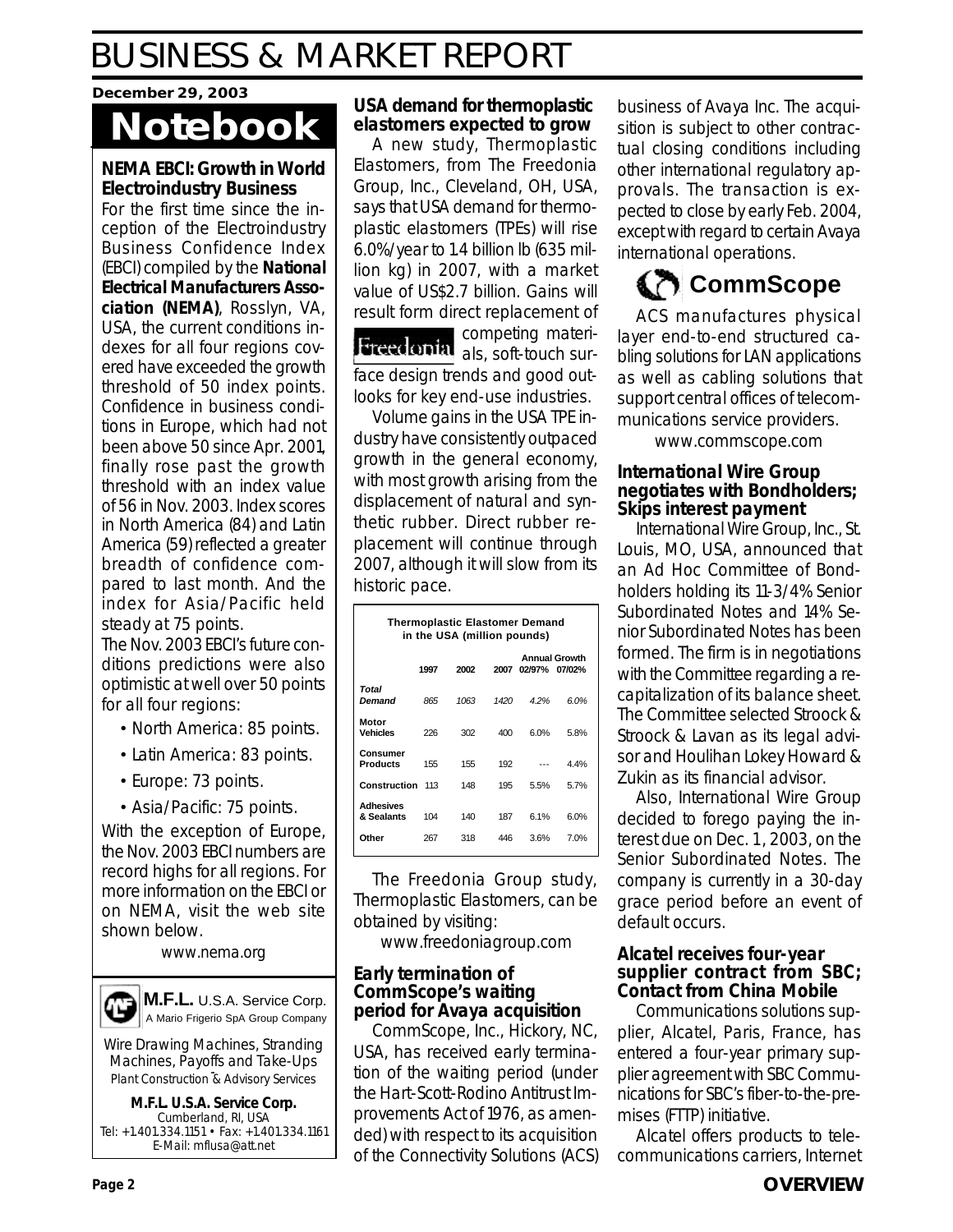service providers and enterprises for delivery of voice, data and video applications to their customers or employees. Alcatel operates in more than 130 countries.

Alcatel also announced that China Mobile, reportedly China's largest mobile service operator, has chosen Alcatel's Colorlock™ single-mode optical fiber for the **ALGATEL** construction of part of its national backbone network. Alcatel will supply approximately 60,000 km (37,300 miles) of Colorlock fiber for a backbone connecting the cities of Jinan, Qingdao and Yantai in China's Shandong Province.

www.alcatel.com

#### **Eurocable Group plant opens in Croatia**

On Dec. 3, 2003, Eurocable Group President/CEO Ernest Tolj, and Republic of Croatia President, Stjepan Mesic, opened the new EuroCable Group power cable factory in Jankomir, Zagreb, Croatia.

Visitors to the event, mainly customers and business partners of Eurocable, were able to see the factory's new cable manufacturing equipment for low-voltage power cables. Rosendahl Maschinen GmbH, Pischelsdorf, Austria, supplied two new extrusion lines for the facility. The new insulation line supplied by Rosendahl is capable of insulating round conductors up to 35 mm2 (AWG 2) and sector conductors to 240 mm<sup>2</sup> (474 MCM), with insulation materials such as



**Ernest Tolj, Eurocable President & Republic of Croatia President, Stjepan Mesic, at Eurocable plant opening in Zagreb.**

dry silane (XLPE), Visico™ and PVC. Also, the sheathing line from Rosendahl can fill and sheath products up to  $4 \times 240$  mm<sup>2</sup> (474 MCM) with PVC or PE.

With its new production facility for NYM, NYY and self-supporting cables, Eurocable has taken another step in its strategy to set new quality standards as a top cable producer in the European market.

www.rosendahlaustria.com

#### **Republic sells assets; New company formed**

The management of Republic Engineered Products, Inc., Fairlawn, OH, USA, has announced the formation of a new company. Republic Engineered Products, Inc., was established with the completion of the purchase by Perry Strategic Capital Inc., New York, NY, USA, of substantially all the assets of Republic Engineered Products LLC (REP). This transaction valued at US\$277.5 million was approved by the U.S. Bankruptcy Court in Akron, OH, USA on Dec. 16, 2003 and completed on Dec. 19, 2003.

### Republic

"Republic is now very well positioned to succeed," said Joseph F. Lapinsky, President and Chief Executive Officer. "We retain the plants, workforce and customer base that have made Republic the leading name in special bar quality steel for a long time. As a result of the sale of assets out of Chapter 11, we now have a much-improved financial structure. We would again thank all those who supported our effort to preserve the business and contributed to our ability to complete this transaction in a timely fashion."

In addition to its Fairlawn headquarters, Republic Engineered Products, Inc., operates steelmaking centers in Canton and Lorain, **December 29, 2003**

# **Notebook**

**Copper Seen as Competitive with FO Cable for LANs**

Engineers at **Penn State University**, University Park, PA, USA, have developed and simulationtested a copper wire transmission scheme for distributing a broadband signal over local area networks (LANs) with a lower average bit error rate than more costly fiber optic cable.

Per **Dr. Mohsen Kavehrad**, W. L. Weiss Professor of Electrical Engineering and Director of the Center for Information & Communcations Technology Research who led the study, "Our approach can improve the capability of existing local area networks and shows that copper is a competitor for new installations in the niche LAN market." Kavehrad shared his team's results at the **IEEE** GLOB-COM Conference, in San Francisco, CA, USA, Dec. 4, 2003.

The Penn State approach responds to the IEEE challenge for a copper Ethernet network capable of carrying broadband signals of 10 gigabits/sec. In existing copper gigabit systems each pair of wires carries 250 megabits/sec. For a 10 gigabit system, each pair would have to carry 2.5 gigabits/sec, and at such speeds, energy cross-talk takes place. The Penn State scheme involves a method that jointly codes and decodes the signal, and in decoding, corrects the crosstalk errors.

www.psu.edu

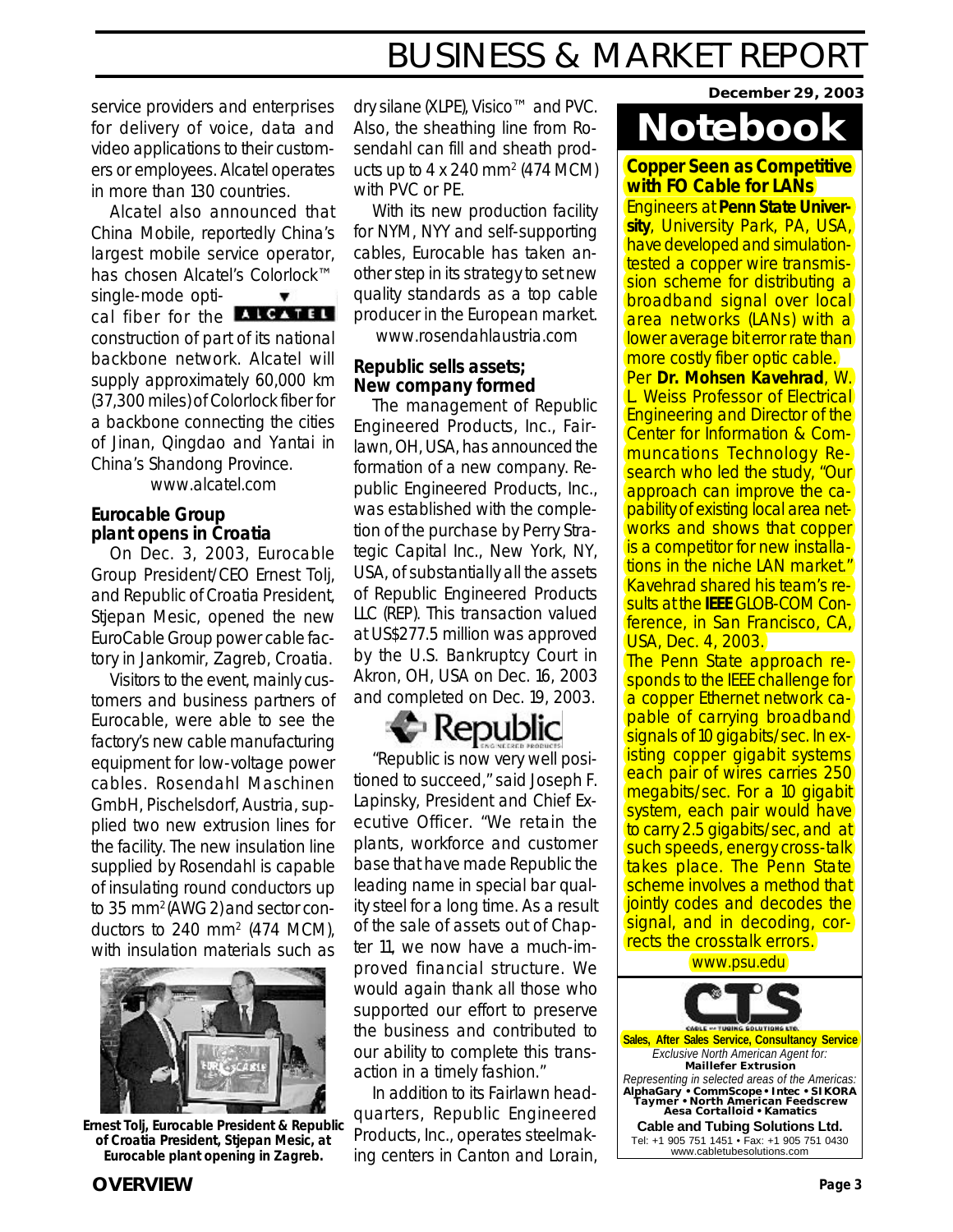#### **December 29, 2003**

## **Notebook**

#### **Silica Nanowires Provide Low-Loss Connections for Optical Circuits**

According to **IOP Publishing Limited's** online photonics resource, low-loss silica nanowires that can guide light around tight corners have been fabricated by a team from the USA, China and Japan. The researchers from **Harvard University**, **Zhejiang University** and **Tohoku University** say that their wires hold promise for the building of future micro-photonic devices.

**Eric Mazur's** group at Harvard transforms silica optical fiber into a nanowire by a two-stage drawing method. First a flameheated fiber is drawn into a 1 micron wide wire. This is then wound around a heated sapphire taper to create wires as small as 50 nm in diameters and up to several tens of millimeters long.

The nanowires produced using the above process are very smooth and offer an optical loss of less than 0.1dB/mm for either visible or infrared light. They are also very strong and flexible. As a result, these wires could be suitable for making low-loss tight bends on miniature optical circuits, and according to the team, could lead to smaller device sizes and higher performance.

www.optics.org

#### MEHOFF **Niehoff Endex North America Inc.** subsidiary of **Niehoff Gruppe**

*Products: Rod Breakdown Lines; Intermediate, Fine, Super Fine & Multi Wire Drawing Lines; Bunchers, NPS Spooler System; Galvanic Wire Coating Lines; Double Twist Stranders; Braiders; Turnkey Projects.*

Tel: +1 856 467 4884 • Fax: +1 856 467 0584 sales@niehoff-usa.com • www.niehoff-usa.com OH, USA as well as value-added rolling and finishing facilities located in Canton; Lorain; Massillon, OH, USA; Lackawanna, NY, USA; Gary, IN, USA; and Hamilton, Ontario, Canada.

www.republicengineered.com

#### **Dow global business groups re-aligned**

Andrew N. Liveris, President and Chief Operating Officer (COO) of The Dow Chemical Company, Midland, MI, USA, has announced a new organization with three global business portfolios and the appointment of Senior Vice Presidents who will lead them.

Dow's new Plastics Group, headed by Romeo Kreinberg, includes polyethylene (PE), polypropylene (PP), polyethylene tereph-

thalate (PET), poly-**DOW** styrene, engineering thermoplastics (ETP), fabricated products, automotive wire and cable, and rubber and elastomers.

The Chemicals and Intermediates Group, headed by Michael R. Gambrell, includes organic intermediates, solvents and monomers (OISM), oxide derivatives, chlor-vinyls, chlorinated organics, Cal/ Mag, propylene oxide/propylene glycol (PO/PG) and acrylates.

The Performance Chemicals and Thermosets Group, headed by Phillip H. Cook, includes polyurethanes, polyurethane systems, epoxy, Dow latex (emulsion polymers/UCAR emulsion systems), industrial chemicals, specialty polymers (excluding acrylates), water-soluble polymers, custom and fine chemicals and licensing.

Each of the three new Senior Vice Presidents is responsible for his group's profitability and accountability, working with Liveris and the office of the CEO on allocating resources based on overall company needs and operating at the corporate level on strategy and portfolio management.

In related assignments, Lee P. McMaster will work full-time on a special project assessing Dow's opportunities in China and the Middle East. He will report to Liveris. Theo Walthie, Business Group President, will retain his current responsibilities including hydrocarbons and energy, and ethylene oxide/ethylene glycol (EO/ EG). He will also report to Liveris.

Effective Feb. 1, 2004, Jerome J. Peribere, will succeed A. Charles Fischer and serve as President and CEO of Dow AgroSciences, reporting to J. Pedro Reinhard, Dow Executive Vice President and CFO. Also, the Environmental Operations Business will report to Arnold A. Allemang, Executive Vice President, Operations.

The firm's global leaders will continue their current alignment, focusing on delivering optimal service across all business units at the lowest possible cost.

www.dow.com

#### **Corning Cable Systems supplies OPGW in Panama**

Corning Inc., Corning, NY, USA, announced that fiber optic cable and connectivity products from Corning Cable Systems are now

being installed in Panama's 400 km (249 mile) national fiber optic backbone project. The multi-million dollar contract for these products was given to Corning Cable Systems by Consorcio Andino in Nov. 2002.

Corning Cable Systems provided over 400 km (249 miles) of optical ground wire (OPGW) cable using Corning® LEAF® optical fiber. Passive optical connectivity items included fiber optic hardware, fusion splicers, optical testing equipment and fiber optic splice closures.

www.corning.com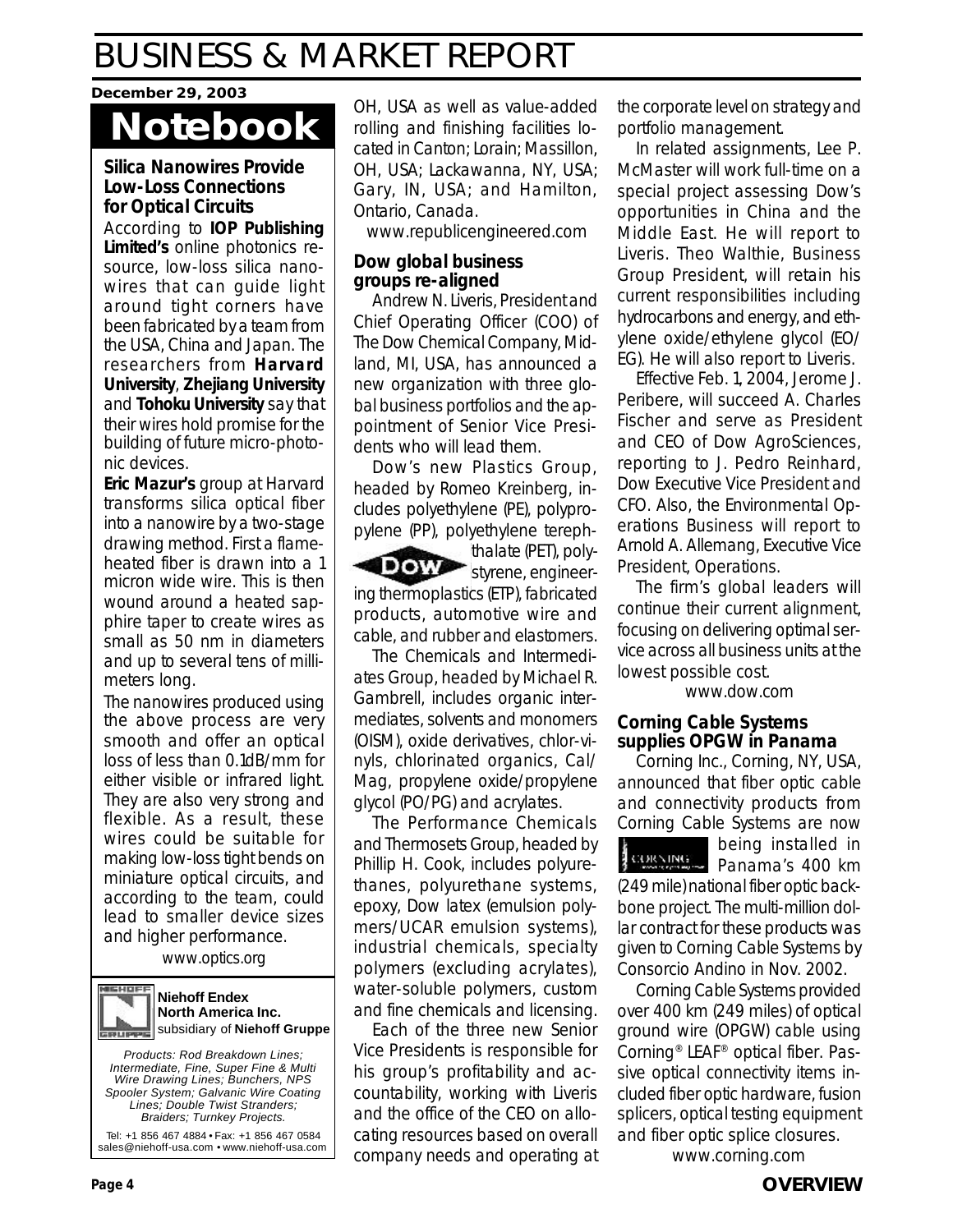#### **OFS & Tellabs lower DWDM costs for service providers**

OFS, Norcross, GA, USA and Tellabs, Naperville, IL, USA, have successfully shown how the Tellabs® 7100 optical transport system's new feature package 2.0 and OFS' TrueWave® RS Fiber can help service providers extend their wavelength reach and reduce

DWDM capital expenditures by up to 15%. When tested together,



TrueWave RS Fiber increased the reach capability (distance between add/drop of a wavelength on the Tellabs 7100 system) by up to 300%, or over 1200 km (746 miles). This extended reach was achieved with low-cost metro amplifiers instead of high-cost regional amplifiers and without the use of dispersion compensating fiber (DCF).

During the demo, the Tellabs 7100 system's 2.0 release and OFS' TrueWave RS Fiber provided the extended reach for a real-life, customer-designed network. The

products eliminated all DCF fiber needed to carry high-speed 10G/OC-192 optical signals multiplexed on the Tellabs 7100 system. Also, over half the regional amplifiers were replaced for a 40% cost reduction.

www.ofsoptics.com

#### **FEIS published on Phelps Dodge mining operation**

Phelps Dodge Mining Co., a div. of Phelps Dodge Corp., Phoenix, AZ, USA, said the U.S. Bureau of Land Management (BLM) has published the Final Environmental Impact Statement (FEIS) **phelps** for a proposed cop- $\overline{d}$  *dadige* per mining operation near Safford, AZ, USA. Publication of the FEIS, which analyzes environmental impact of the proposed project, is a needed step in acquiring permits for Phelps Dodge to develop the Dos Pobres and San Juan copper

ore bodies. Within several months, the BLM will publish its decisions about the project in a Record of Decision and Notice of Decision. www.phelpsdodge.com

#### **Withdrawal of Steel Tariffs: Pro & Con Reactions**

The National Electrical Manufacturers Association (NEMA), Rosslyn, VA, USA, applauded the Bush Administration for its decision to withdraw Section 201 safeguard tariffs applied by the U.S. government on many types of imported steel products since Mar. 2002.

"NEMA opposed these tariffs from the beginning and has worked long and hard with many of our members as well as other steel-consuming industry groups to achieve their withdrawal," said NEMA President, Malcolm O'Hagan. "The administration made the right decision. The tariffs have caused a great deal of disruption for much of our industry. This action will help level the playing field for many companies and demonstrates that the USA is willing to abide by international trade rules."

NEMA is the USA trade association representing the interests of electro-industry manufacturers.

With an opposing view, stainless steel long product manufacturers (including Carpenter Technology Corp., Crucible Specialty Metals, Electralloy and Staler Steels Corp.) expressed disappointment in the President's decision to terminate the Section 201 import relief program covering stainless steel bar, stainless steel wire rod and stainless steel wire.

"As we advised the Bush Administration, the 201 program has not yet produced significant benefits for stainless long product producers, in part because of softness in the market and also because the 201 tariffs for our products were

**December 29, 2003**

### **Notebook**

#### **DOC Imposes Anti-Dumping Duties on PC Wire Strand**

The **U.S. Department of Commerce (DOC)** recently announced that it determined that imports of certain prestressed concrete (PC) steel wire strands from Brazil, India, Korea, Mexico and Thailand are sold in the USA at less than fair value, and result in material injury for the USA domestic steel industry. As a result, the DOC recently imposed anti-dumping duties on the imports of these steel wire materials from the five countries cited with the following margins: Brazil: 119%; India: 102%; Korea: 54%; Mexico: 77%; and Thailand: 13%.

The DOC also imposed countervailing duty on prestressed concrete wire strands imported from India with a 63% margin. On the condition that the **International Trade Commission (ITC)** determines that imports of these materials from the five countries injure USA industry, the duties will go into effect. The DOC actions were made in response to an unfair trade petition filed on Jan. 31, 2003, by a small coalition that included **American Spring Wire Corp.**, Bedford, Hts., OH, USA; **Insteel Wire Products Co.**, Mt. Airy, NC, USA; and **Sumiden Wire Products Corp.**, Stockton, CA, USA.

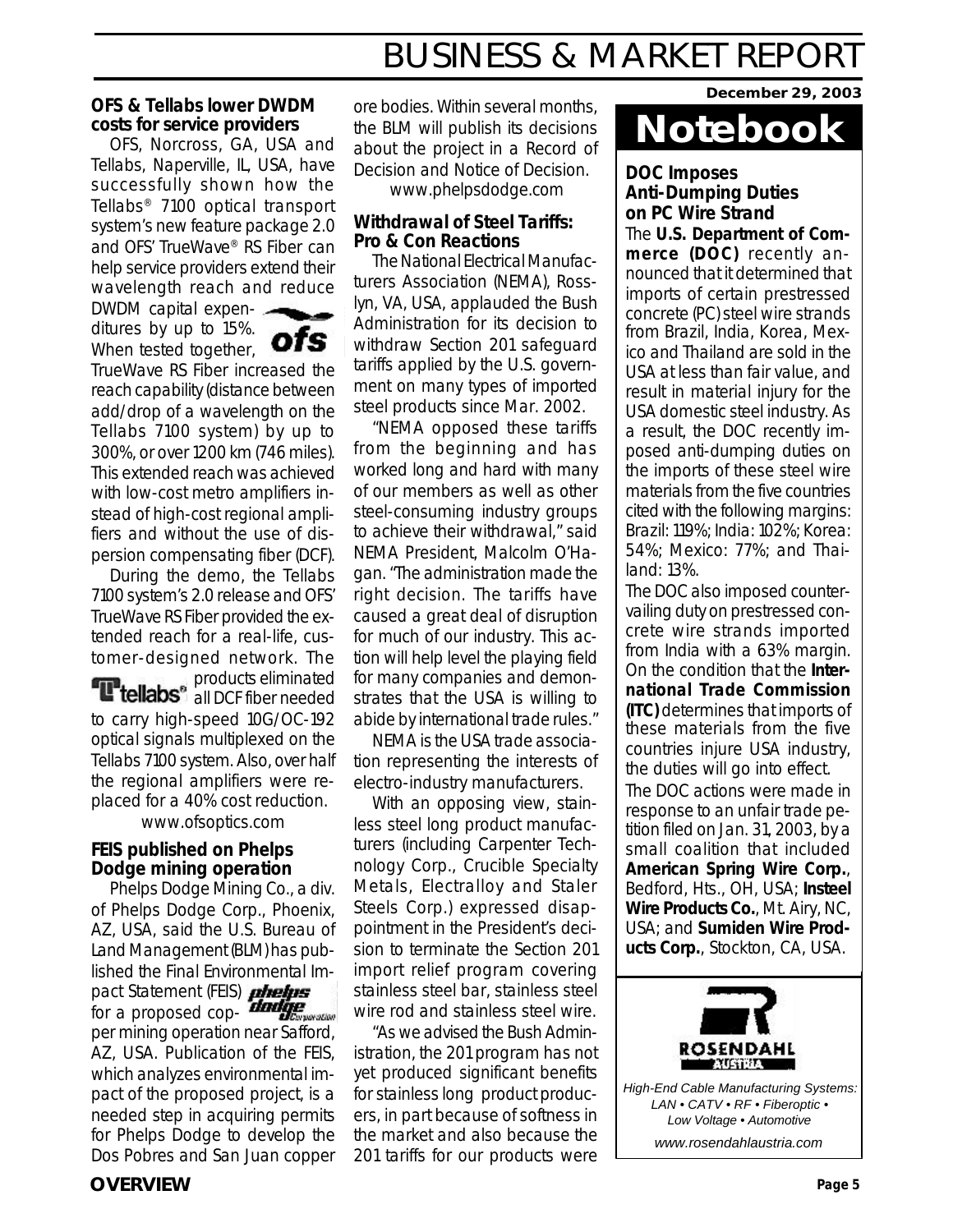#### **December 29, 2003**

# **Notebook**

**Leggett Answers High Steel Costs With Price Increases** Diversified manufacturer **Leggett & Platt**, Carthage, MO, USA, will implement price increases of 4-6% on its wire and steel products early in 2004.

Leggett said D) Toppet e Statt this latest in-

crease, which follows an increase announced earlier this quarter, is driven by rapidly rising steel costs as global demand for steel and steel scrap continues to quickly grow.

www.leggett.com

#### **Honors to AMSC**

**Dr. Greg Yurek**, President/CEO of **American Superconductor Corp. (AMSC)**, Westborough, MA, USA, was honored by the London, England-based **Institution of Electrical Engineers (IEE)** with its 2003 Viscount Nuffield Silver Medal, and was also named a fellow of the IEE. The Viscount Nuffield Silver Medal is awarded for a most merito-

rious contribution to the manufacturing profession.

Also, AMSC's SuperVAR™ synchronous condenser was named this year's "Most Promising Pre-commercial Technology" at the  $5<sup>th</sup>$  Annual Platts Global Energy Awards ceremony, as presented by **Platts Global Energy**.

www.amsuper.com



modest. There were substantial product and country exclusions," explained Robert J. Torcolini, Chairman, President and CEO, Carpenter Technology Corporation. "We had hoped that the President would continue the program for its full term so, as the market improves, we would benefit."

"Nevertheless, we deeply appreciate the initiatives the President has taken, and will continue to our support for the remaining two legs of the President's program: the reduction of uneconomic steelmaking capacity globally and efforts among steel making nations to negotiate an agreement to end government subsidies. We urge the Administration to cover all stainless steel products in the import licensing program," concluded Torcolini.

#### Obituary...

**Robert Barthod**, 67, Pres. of **BALLOFFET** in France, passed away Oct. 23, 2003, after a 16-month fight against cancer. Barthod was the 5<sup>th</sup> Chairman of BALLOF-FET Co., founded in 1873 by Claudius Balloffet. In 1960, Robert Barthod perfected a machine to increase quality and production of diamond dies under 150  $\mu$ in size. In 1964, he produced the first SS154 ultrasonic machine, still the basic tool for the production of all diamond dies. In the 1970s, he developed the first laser for the machining and piercing of diamonds.

#### **Sales/Net Income Table**

| Company Sales %D Income %D  |    |        |
|-----------------------------|----|--------|
| <b>CDT</b><br>$+0.8$<br>131 | 27 | $+250$ |

**Latest Quarterly Sales/Net Income in US\$ millions. (%D is relative to 2002 quarterly data).**

#### *Quotables...*

*• Valerio Battista, Managing Director of Pirelli Energy Cables and Systems, Milan, Italy, commenting on Pirelli's receipt of a Moroccan power company contract worth some 115 million: "Pirelli was awarded this very significant contract in a particular market scenario. In fact, the slowing international economic environment has impacted the whole sector with the non-resumption of investments. On the other hand, there is a strong attention on power transmission grids due to recent black-outs all over the world. This project improves grids interconnection and allows for power transmission where needed according to demand peaks."*

*• Gérard Hauser, Chairman/CEO of Nexans, Paris, France, on Nexans' energy sector contract: "This contract confirms Nexans' leadership and technological excellence in the energy cables and systems sector and is the most important for the submarine* power industry in 2003.

*• General Cable, Highland Hts., KY, USA, President/CEO, Gregory B. Kenny, on the company's announced plant rationalization: "Our decision today was taken in response to the prolonged and unprecedented decline in the North American industrial cable market. I am confident that it will allow us to continue on the path of becoming the lowcost producer in the industrial and specialty cables market while maintaining ample capacity for the improving demand we have recently begun to see." General Cable Spokeswoman, Lisa Lawson, on the lay off of 100 people at the firm's Marion, IN, USA, plant: "We're losing money in this business, and we need to do something to adjust."*

*• Ed Breen, Chief Executive at Tyco International Ltd., Pembroke, Bermuda, on the company's focus on debt reduction: "We won't be doing any acquisitions in fiscal 2004. In 2005, we could be back to the point of doing selective acquisitions."*

*• Fred Kuznik, CEO, Cable Design Technologies (CDT), Schaumburg, IL, USA, on Q1 2004 results: "This quarter's results in terms of profit, cash flow and costs show the benefits of our restructuring efforts. With restructuring taking hold, we believe we have established a solid foundation for the business. The improving economy has resulted in increased revenues, and we continue to look to grow revenue through product and market development."*

*• Felix Wright, Chairman/CEO, Leggett & Platt, Carthage, MO, USA, in response to higher steel costs, "We continue to see significant increases in steel costs, with steel scrap prices approaching record highs. Worldwide demand for steel has risen sharply over the past few months, driven to a large degree by industrial growth in China and a broadening recovery in U.S. manufacturing. The U.S. steel industry has reduced productive capacity over the past two years through plant closings and bankruptcies. These rationalizations, coupled with a weaker dollar (which makes foreign steel more expensive), have reduced the supply of steel available in the U.S. market."*



VISA & Mastercard<br>Accepted

To Subscribe Contact: **Initial Publications, Inc** 3869 Darrow Rd., Suite 109 Stow, OH 44224 USA Tel: +1.330.686.9544 Fax: +1.330.686.9563 info@wiretech.com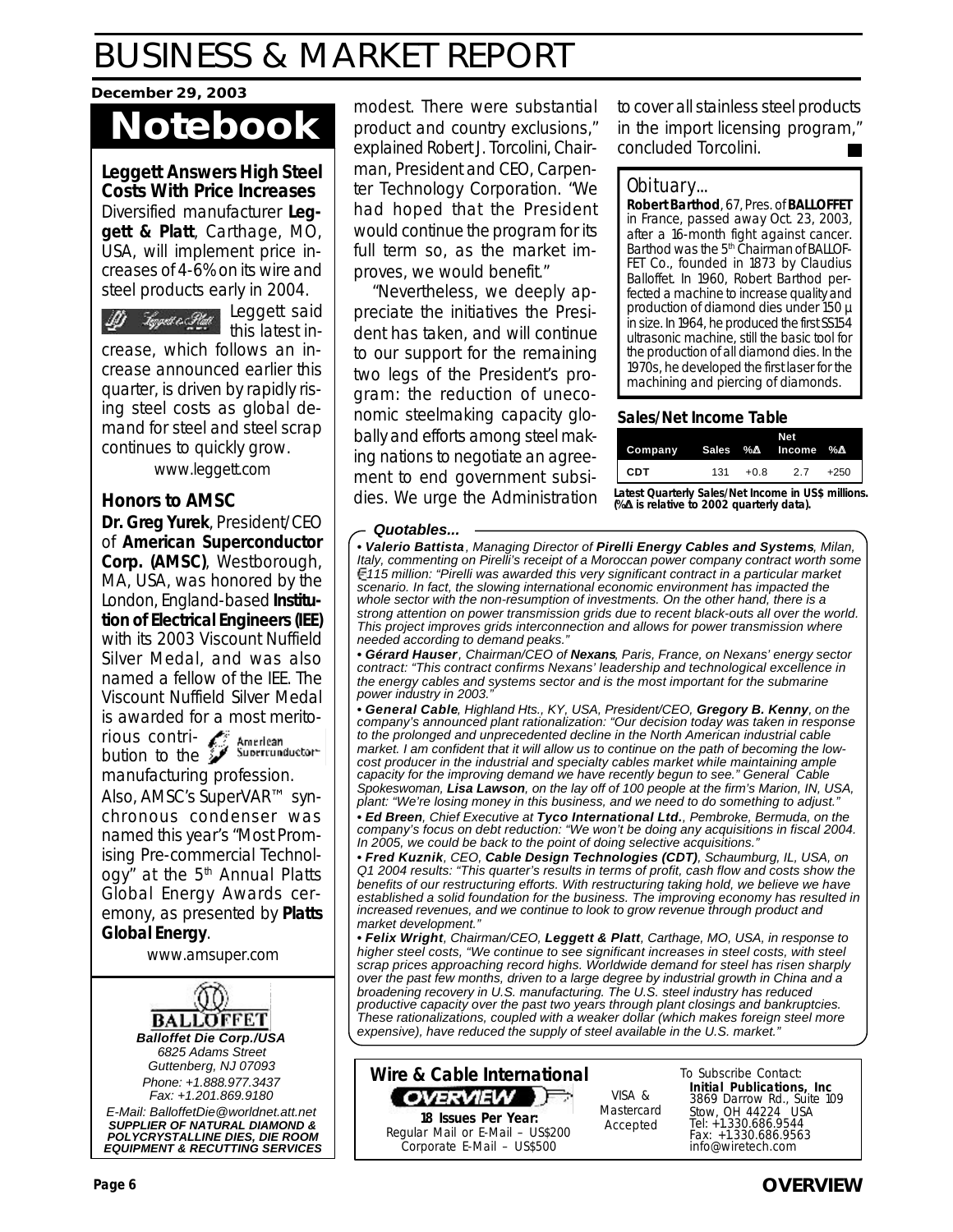#### **Daniel Wilhoit to Sales Manager at Berk-Tek**

Berk-Tek, New Holland, PA, USA, A Nexans Company, appointed Daniel Wilhoit Southeast

Regional Sales Manager. He is responsible for setting and meeting Berk-Tek's sales goals and objectives in the southeast region of the



USA, and will work **Daniel Wilhoit** out of his Concord, NC, USA office.

Wilhoit's prior employers included Molex Premise Networks and AMP/Tyco Inc. Wilhoit has held a variety of sales positions from customer service to technical, regional and national roles.

www.berktek.com

#### **FCC Chairman appoints Jon Cody as legal advisor**

Michael Powell, Chairman of the Federal Communications Commission (FCC), Washington, DC, USA, has appointed Jon Cody as his legal advisor handling media and broadband issues. Since coming to the FCC in 2001, Cody has been an Attorney-Advisor in the Office of Strategic Planning, serving as a Special Policy Advisor to the Chairman. Previously, Cody was an Associate at the law firm Mintz Levin Cohen Ferris Glovsky & Popeo in Washington. DC, USA. www.fcc.gov

### **Avaya appoints Richard**

### **Wallman to Board of Directors**

Avaya Inc., Basking Ridge, NJ, USA, named Richard Wallman to its Board of Directors. He is the former Senior VP/CFO of Honeywell International Inc. He also served as AlliedSignal's CFO from 1995 to 1999, before its merger with Honeywell. Wallman currently serves on the Boards of Ariba, Inc., Hayes-Lemmerz and Lear Corp.

Avaya Chairman/CEO, Don Pe-

terson said, "Richard Wallman's experience leading finance organizations for some of the world's largest firms will be an asset to Avaya's Board. Richard's proven management ability and strategic view of business operations is an excellent match for Avaya as we continue to help our customers migrate to IP telephony and use it to improve their businesses."

www.avaya.com

#### **Leadership changes at Thomas & Betts**

Thomas & Betts Corp., Memphis, TN, USA has elected Dominic J. Pileggi to succeed T. Kevin Dunnigan as Chief Executive Officer (CEO), effective Jan. 16, 2004. Dunnigan will continue to serve as a non-employee Chairman of the Board until Dec. 31, 2004. The Board also voted to increase the size of the Board to 11 Directors and elected Pileggi to fill the new seat, effective Jan. 16, 2004.

www.tnb.com

#### **Pechiney Board Changes**

Alcan Inc., Montreal, Ontario, Canada, has announced that the Pechiney Board of Directors was modified following Alcan's acquisition of control of Pechiney on Dec. 15, 2003.

Six new members were named: L. Yves Fortier, Alcan Board Chairman; Travis Engen, President/CEO; Geoffery Merszei, Exec. VP/CFO; Daniel Gagnier, Senior VP, Corporate/External Affairs; David MacAusland, Senior VP, Mergers/ Acquisitions and CLO; and Christine Morin-Postel, Director.

Six existing Pechiney directors will remain: Jean-Paul Jacamon; Yves Mansion; H. Onno Ruding; Gerard Bouvier; Antione Nordberg; and Tony Zanello.

Engen was also named Chairman/CEO of Pechiney.

www.alcan.com

# ON THE MOVE

**December 29, 2003**

## **Notebook**

#### **New Magazine for Processors, Distributors & Users**

In its March 2004 issue, Wire & Cable Technology International magazine will introduce a new editorial section, titled Wire & Cable Connector. This "magazine-in-a-magazine" feature will be directed specifically to wire and cable processors, distributors and users.

The new editorial section will feature coverage on electrical and communication wire and cable processing equipment and services; wire, cable and harness designs and applications; interconnect products; cable assembly and installation technology; marking equipment; regulations and standards; and more. Wire & Cable Connector will also cover the relevant industry events and associations that are important to wire and cable processing, distribution and use.

## Wire & Cable **Connector**



In 2004, Wire & Cable Connector will appear in the March and September issues of Wire & Cable Technology International. www.wiretech.com

**KINREI** *Bunching, Stranding*

*& Cabling Systems with unparalleled focus on the needs of the customer*

*KINREI OF AMERICA* Tl: +1.973.677.9500•Fx; +1.973.677.2360 E-mail: shess@kinreiusa.com www.kinreiusa.com / www.kinrei.co.jp